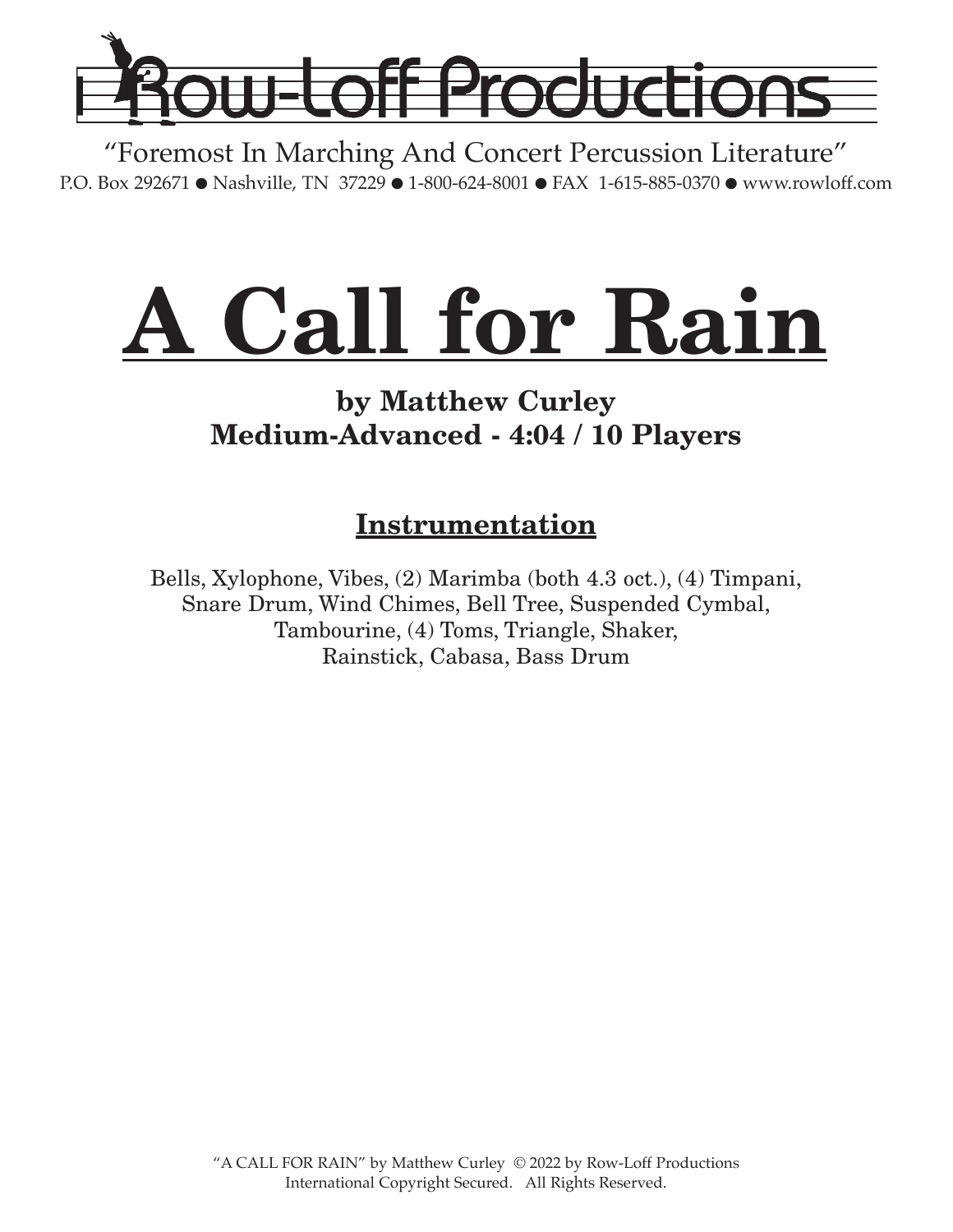### Row-Loff Productions

# **A Call For Rain**

**by Matthew Curley** 



"A CALL FOR RAIN" by Matthew Curley © 2022 by Row-Loff Productions International Copyright Secured All Rights Reserved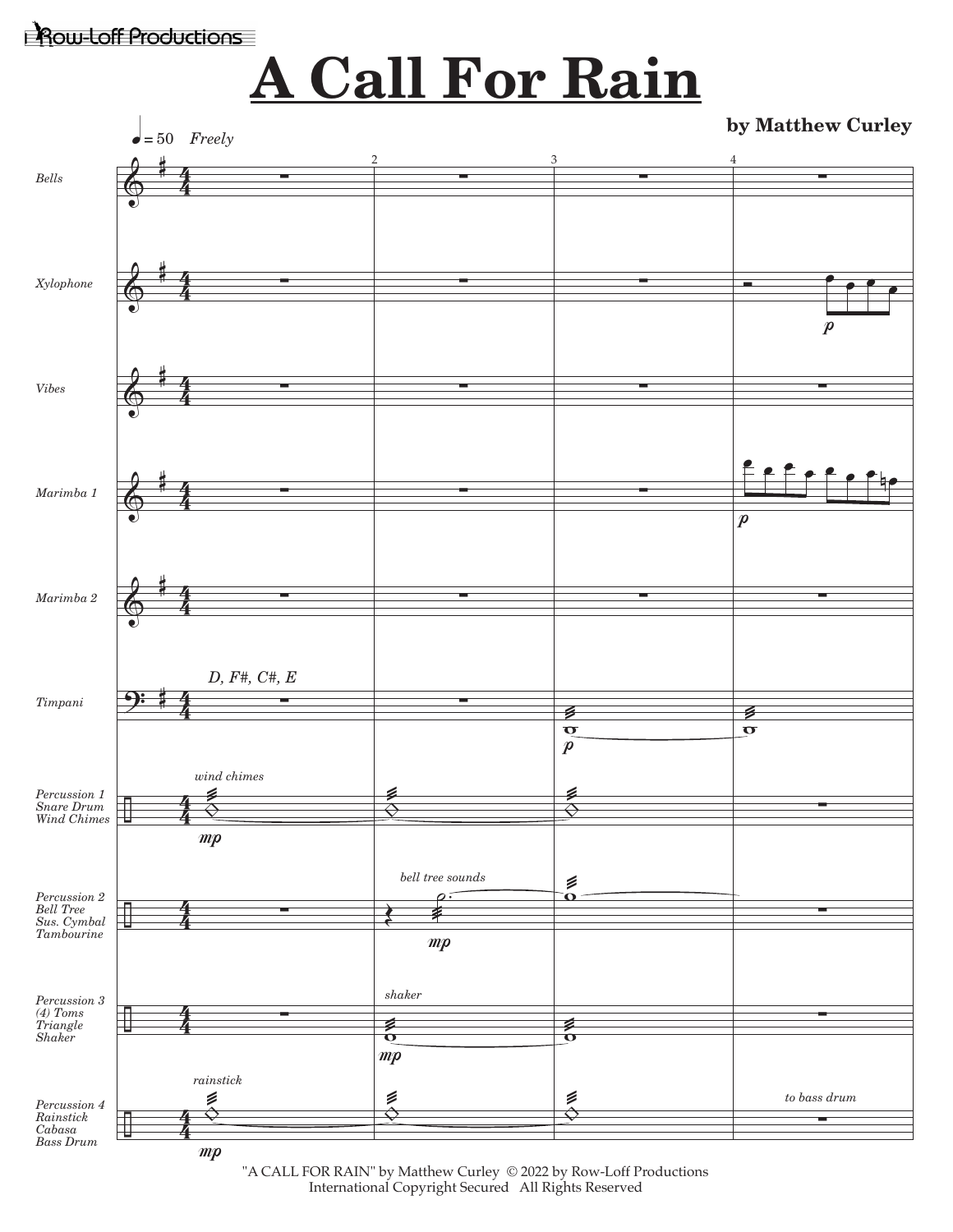# **A Call For Rain**

#### pg. 2



*Cabasa Bass Drum*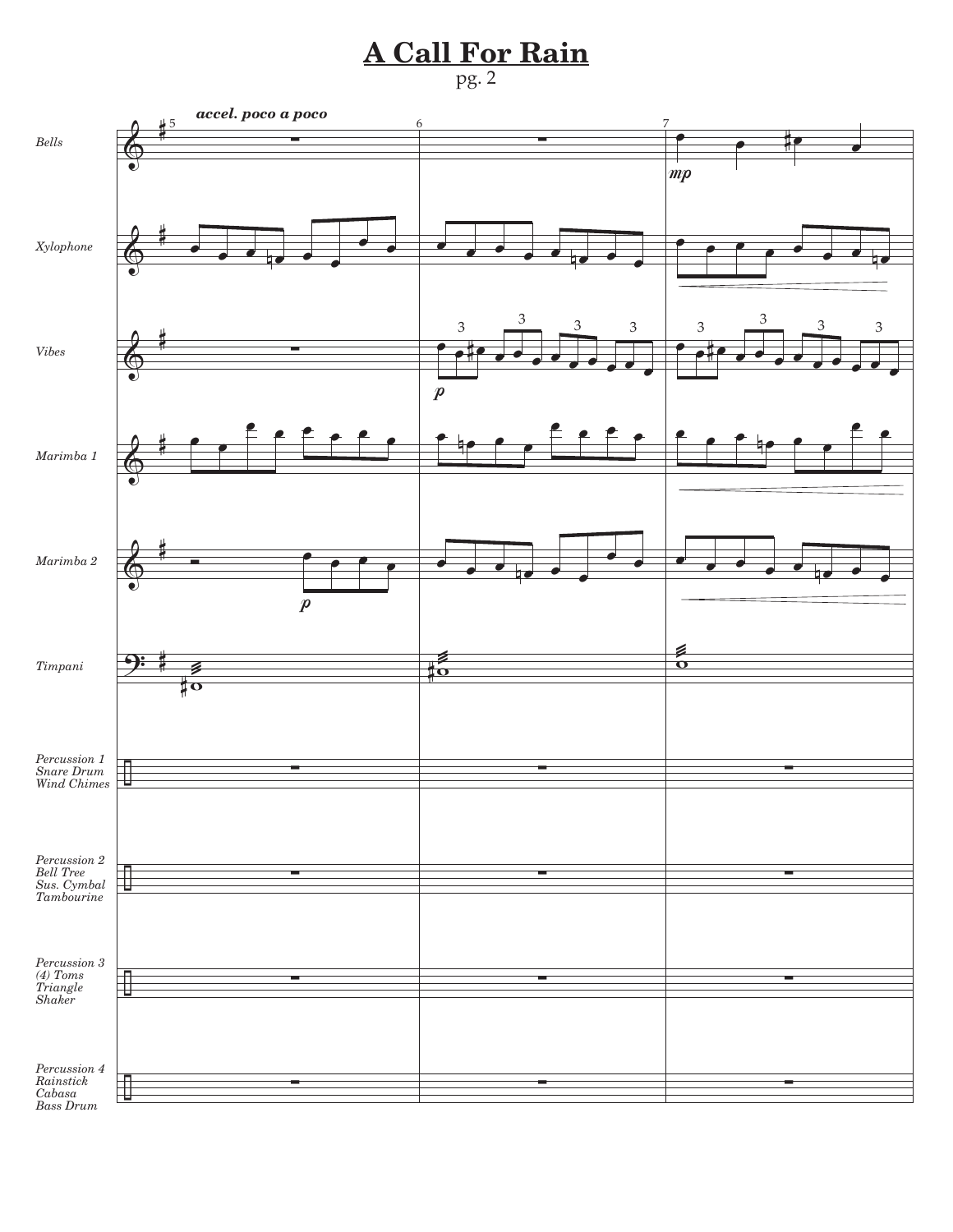# **A Call For Rain**

#### pg. 9